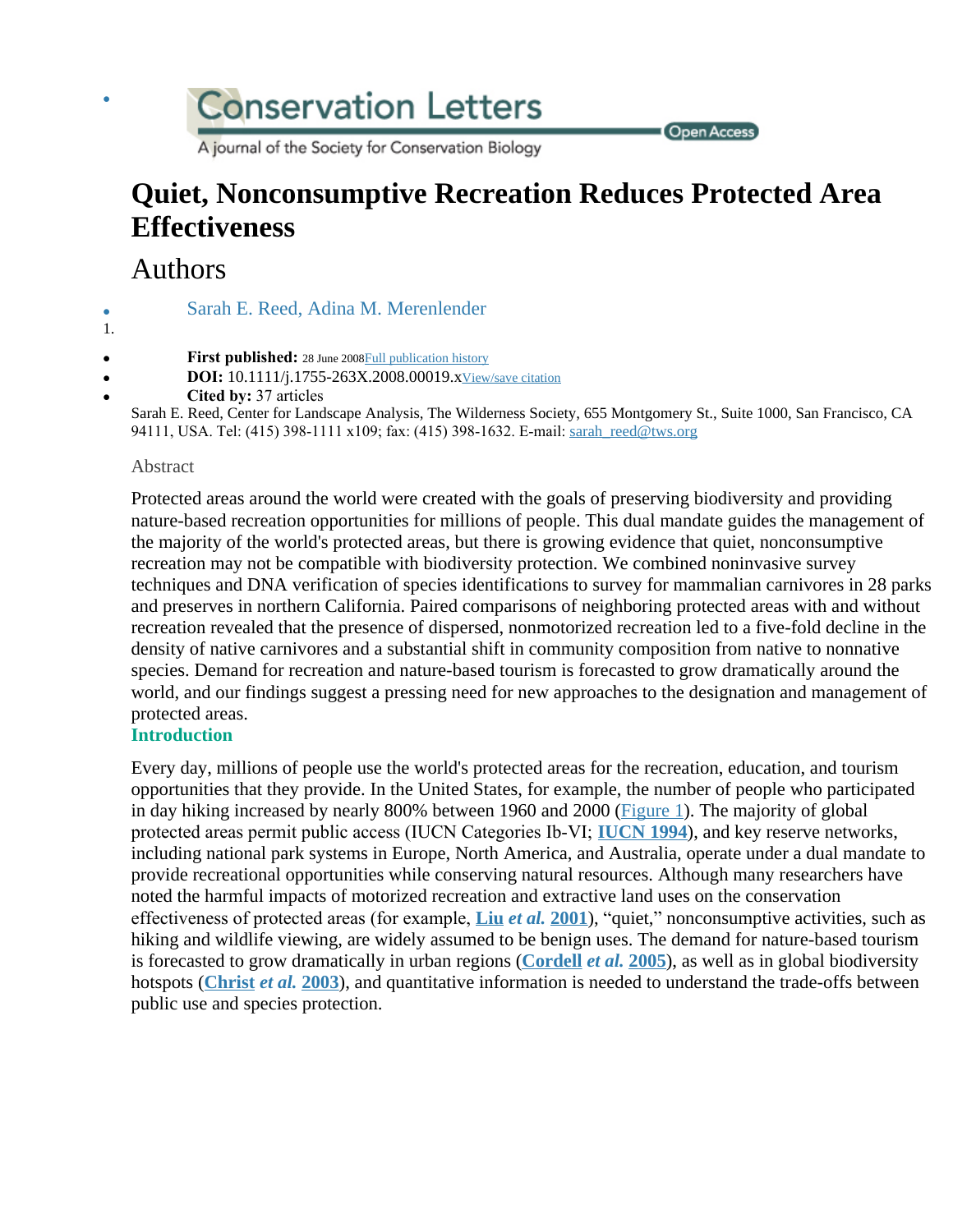

#### **Figure 1.**

Change in the rate and total number of U.S. citizens participating in three quiet, nonconsumptive recreational activities from 1960–2000. Geographic regions, participation rates, and numbers of participants in (a) day hiking, (b) bicycling, and (c) wildlife viewing are derived from the National Surveys on Recreation and the Environment (NSRE) conducted in 1960, 1982, 1995, and 2000 [\(http://www.srs.fs.usda.gov/trends/nrse/nrse2.html](http://www.srs.fs.usda.gov/trends/nrse/nrse2.html)). NSRE surveys in 1960 and 1982 included individuals 12 years and older, whereas surveys in 1995 and 2000 included individuals 16 years and older. Dashed lines represent the best-fit exponential curves for changes in the number of participants over time. Recreation is an important issue for ecologists and conservation planners to consider, because access for recreation is a key component of plans to generate public support and revenue for land conservation. Public parks and open space preserves are the primary places that most people access nature, and contact with nature has a range of human health benefits (**[Frumkin 2001](http://onlinelibrary.wiley.com/doi/10.1111/j.1755-263X.2008.00019.x/full#"b16")**). Ecologists have identified recreation as an ecosystem service supporting human populations (**[Chan](http://onlinelibrary.wiley.com/doi/10.1111/j.1755-263X.2008.00019.x/full#"b4")** *[et al.](http://onlinelibrary.wiley.com/doi/10.1111/j.1755-263X.2008.00019.x/full#"b4")* **[2006](http://onlinelibrary.wiley.com/doi/10.1111/j.1755-263X.2008.00019.x/full#"b4")**), and similarly, recreational opportunities are valued by economists as natural resource amenities driving economic growth and residential development patterns (**[Hansen](http://onlinelibrary.wiley.com/doi/10.1111/j.1755-263X.2008.00019.x/full#"b18")** *[et al.](http://onlinelibrary.wiley.com/doi/10.1111/j.1755-263X.2008.00019.x/full#"b18")* **[2002](http://onlinelibrary.wiley.com/doi/10.1111/j.1755-263X.2008.00019.x/full#"b18")**). Outdoor recreation enthusiasts are vocal advocates for land conservation (for example, **[TNC 2005](http://onlinelibrary.wiley.com/doi/10.1111/j.1755-263X.2008.00019.x/full#"b35")**), and public access is an important platform for generating tax and bond revenue for protected area acquisition.

However, recreation may not always be compatible with the conservation objectives of land protection. Recreation is the second leading cause of endangerment to species occurring on U.S. federal lands (**[Losos](http://onlinelibrary.wiley.com/doi/10.1111/j.1755-263X.2008.00019.x/full#"b24")** *[et al.](http://onlinelibrary.wiley.com/doi/10.1111/j.1755-263X.2008.00019.x/full#"b24")* **[1995](http://onlinelibrary.wiley.com/doi/10.1111/j.1755-263X.2008.00019.x/full#"b24")**), and there is growing evidence that nonmotorized activities have negative impacts on a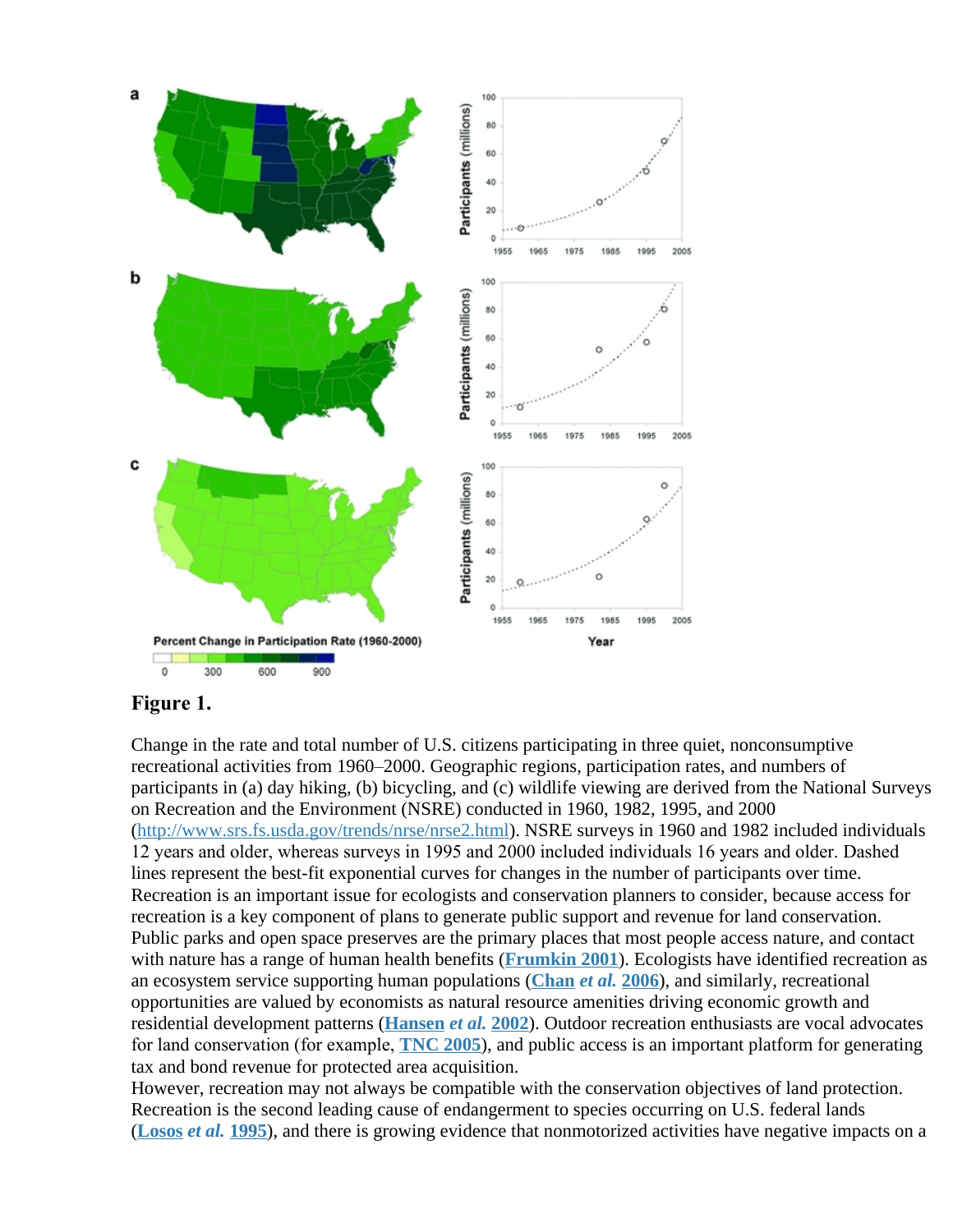wide range of wildlife species (**[Knight & Gutzwiller 1995](http://onlinelibrary.wiley.com/doi/10.1111/j.1755-263X.2008.00019.x/full#"b22")**). For example, recreational activity correlates with decreases in species abundances and activity levels (**[Garber & Burger 1995](http://onlinelibrary.wiley.com/doi/10.1111/j.1755-263X.2008.00019.x/full#"b17")**), causes wildlife to flee (**[Papouchis](http://onlinelibrary.wiley.com/doi/10.1111/j.1755-263X.2008.00019.x/full#"b27")** *[et al.](http://onlinelibrary.wiley.com/doi/10.1111/j.1755-263X.2008.00019.x/full#"b27")* **[2001](http://onlinelibrary.wiley.com/doi/10.1111/j.1755-263X.2008.00019.x/full#"b27")**) or avoid otherwise suitable habitat (**[Taylor & Knight 2003](http://onlinelibrary.wiley.com/doi/10.1111/j.1755-263X.2008.00019.x/full#"b34")**), and alters species composition and behavior (**[Ikuta & Blumstein 2003](http://onlinelibrary.wiley.com/doi/10.1111/j.1755-263X.2008.00019.x/full#"b20")**).

Few studies have examined recreation impacts in multiple parks or preserves (for example, **[Forrest & St.](http://onlinelibrary.wiley.com/doi/10.1111/j.1755-263X.2008.00019.x/full#"b15")  Clair 2006**) or made comparisons between sites that do and do not permit recreation (for example, **[Cole](http://onlinelibrary.wiley.com/doi/10.1111/j.1755-263X.2008.00019.x/full#"b8")  1995**). In addition, the impacts of nonconsumptive recreation on mammalian carnivores are rarely investigated (for example, **[Nevin & Gilbert 2005](http://onlinelibrary.wiley.com/doi/10.1111/j.1755-263X.2008.00019.x/full#"b26")**). To understand how recreation impacts wildlife populations at the scale of resource management decisions, we need to examine recreation as a landscapescale human disturbance process affecting whole species communities and ecosystems. We surveyed the composition and density of mammalian carnivores to evaluate how biodiversity in

protected areas was affected by the presence of quiet, nonconsumptive recreation. Here, we define quiet, nonconsumptive recreation to include dispersed, nonmotorized activities such as hiking, biking, and horseback riding. Wide-ranging and low-density carnivores are sensitive to human disturbance in fragmented landscapes (**[Riley](http://onlinelibrary.wiley.com/doi/10.1111/j.1755-263X.2008.00019.x/full#"b31")** *[et al.](http://onlinelibrary.wiley.com/doi/10.1111/j.1755-263X.2008.00019.x/full#"b31")* **[2003](http://onlinelibrary.wiley.com/doi/10.1111/j.1755-263X.2008.00019.x/full#"b31")**), and changes in carnivore composition and abundance can have cascading effects on prey species and vegetation communities (**[Crooks & Soulé 1999](http://onlinelibrary.wiley.com/doi/10.1111/j.1755-263X.2008.00019.x/full#"b11")**). In addition, research on habitat fragmentation has shown that variability in carnivore species' responses can be useful for identifying thresholds of human disturbance (**[Crooks 2002](http://onlinelibrary.wiley.com/doi/10.1111/j.1755-263X.2008.00019.x/full#"b10")**).

To minimize variation in habitat quality and landscape context among study sites, which could confound our ability to detect the impacts of recreation, we made paired comparisons of protected areas with recreation and nearby protected areas without recreation. We conducted transect searches for scats to maximize detections of a suite of carnivore species (**[Reed & Leslie 2005](http://onlinelibrary.wiley.com/doi/10.1111/j.1755-263X.2008.00019.x/full#"b30")**). Because visual identifications of sympatric carnivore scats can be highly unreliable (**[Fernandez](http://onlinelibrary.wiley.com/doi/10.1111/j.1755-263X.2008.00019.x/full#"b14")** *[et al.](http://onlinelibrary.wiley.com/doi/10.1111/j.1755-263X.2008.00019.x/full#"b14")* **[1997](http://onlinelibrary.wiley.com/doi/10.1111/j.1755-263X.2008.00019.x/full#"b14")**), we developed molecular genetic methods to confirm species identifications (**[Bidlack](http://onlinelibrary.wiley.com/doi/10.1111/j.1755-263X.2008.00019.x/full#"b2")** *[et al.](http://onlinelibrary.wiley.com/doi/10.1111/j.1755-263X.2008.00019.x/full#"b2")* **[2007](http://onlinelibrary.wiley.com/doi/10.1111/j.1755-263X.2008.00019.x/full#"b2")**). **Methods**

We used a paired-site design to investigate how the presence of quiet, nonconsumptive recreation affects mammalian carnivore communities in 28 protected areas in Marin, Sonoma, and Napa Counties in northern California (122° 12′ to 122° 51′ W, 38° 0′ to 38° 37′ N; [Figure 2\)](http://onlinelibrary.wiley.com/doi/10.1111/j.1755-263X.2008.00019.x/full#"f2"). This region has a Mediterranean climate and is dominated by mixed oak woodlands. Over 1755 km<sup>2</sup> (23.3%) of land in the study area is under some form of protection. Nearly 60% of the protected land area is open to public access, 12.6% permits restricted access, and 27.4% is closed to the public (**[BAOSC 2004](http://onlinelibrary.wiley.com/doi/10.1111/j.1755-263X.2008.00019.x/full#"b1")**). The study area includes 25 incorporated cities and towns, and these protected areas are popular recreation destinations for the more than seven million residents of the greater San Francisco Bay Area. There is growing pressure on government agencies to purchase additional land for recreation and to expand public access in existing protected areas (**[Wells 2000](http://onlinelibrary.wiley.com/doi/10.1111/j.1755-263X.2008.00019.x/full#"b36")**).

#### **[Figure 2.](http://onlinelibrary.wiley.com/enhanced/figures/doi/10.1111/j.1755-263X.2008.00019.x#"figure-viewer-f2")**

- [Open in figure viewer](http://onlinelibrary.wiley.com/enhanced/figures/doi/10.1111/j.1755-263X.2008.00019.x#"figure-viewer-f2")
- [Download Powerpoint slide](http://api.onlinelibrary.wiley.com/asset/v1/doi/10.1111%2Fj.1755-263X.2008.00019.x/powerpoint/image_n%2FCONL_019_f2.gif?l=j6%2BNsqLlmq8JFLrIH0qqmstZY8IbhAb4ZGwlvYe%2BODqxJ9%2FuaqIRep4K3dvVUQ1OfXB7whD1OXye%0AydGMLIXGGA%3D%3D&s=%226fb6fde2849d475a8d3f3aad527a3f15%22&a=wol)

Locations of 14 pairs of protected areas with and without quiet, nonconsumptive recreation in northern California. To protect the privacy of landowners, only the center points of sites, their relative areas, and lines connecting paired sites are shown.

We first identified 14 parks and open space preserves that permitted public access for quiet, nonconsumptive recreational activities. We then used a spatial database of protected lands for the study region (**[BAOSC 2004](http://onlinelibrary.wiley.com/doi/10.1111/j.1755-263X.2008.00019.x/full#"b1")**) to identify 14 nearby (< 5 km) protected areas that did not permit recreation. Protected areas closed to recreation included public- and privately-owned biological preserves  $(n = 1$  and 3, respectively) and private ranches with conservation easements  $(n = 10)$ . Seven of these sites had private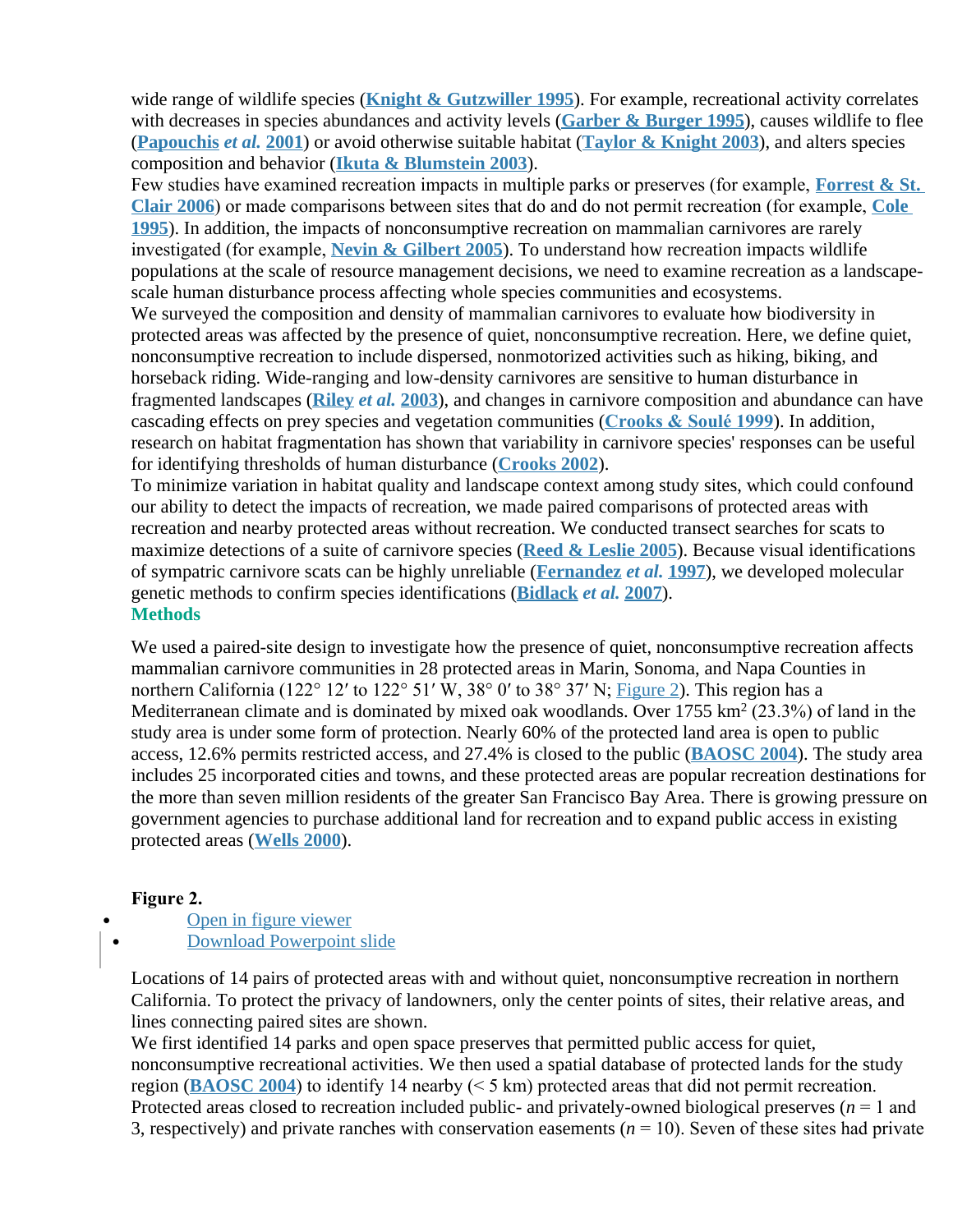residences, three permitted limited access for research and educational activities, and two had narrow easements for regional trails along portions of their perimeters. The light and infrequent activities on these sites strongly contrasted with the regular and intense visitation to the public recreation areas. We defined protected area perimeters according to the sites' administrative boundaries. Several sites were

contiguous with other protected areas, but we did not include adjacent reserves in our calculations unless they were managed by the same individual or agency and permitted the same range of uses. Some protected areas were open to grazing by cattle and horses, including those that did  $(n = 3)$  and did not permit recreation  $(n = 7)$ .

Pairs of protected areas were selected to be as similar in size, vegetation cover and adjacent land uses as possible ([Table 1\)](http://onlinelibrary.wiley.com/doi/10.1111/j.1755-263X.2008.00019.x/full#"t1"). We used ArcGIS 9.1 (ESRI, Redlands, CA, USA) to calculate site and landscape characteristics of the selected sites, and we used a paired-sample t-test (**[Zar 1999](http://onlinelibrary.wiley.com/doi/10.1111/j.1755-263X.2008.00019.x/full#"b39")**) to compare protected areas with and without recreation. Paired sites were located a mean of 1.8 km (range: 0–5.3 km) apart. The mean area of sites that permitted recreation was greater than the mean area of sites that did not permit recreation, but the there was no evidence for a difference between paired sites  $(P = 0.49)$ . On average, sites without recreation were 79 m higher in elevation  $(P = 0.0012)$ , but there was no evidence for a difference in slope  $(P = 0.93)$ . All protected areas were located in oak woodland habitat, and sites with recreation had an average of 9.6% more hardwood forest cover  $(P = 0.061)$ . Pairs of sites were located a similarly close to roads  $(P = 0.89)$ , and the density of development was greater adjacent to protected areas that permitted recreation  $(P = 0.10)$ . While these comparisons revealed some differences in protected area characteristics, the differences between paired sites were small relative to the total range of variability in the study system [\(Table 1\)](http://onlinelibrary.wiley.com/doi/10.1111/j.1755-263X.2008.00019.x/full#"t1"), and the paired-site design represents our best effort to isolate the effects of recreation from other factors affecting carnivore distributions.

**Table 1.**  Comparison of six site and landscape characteristics (mean ± s.d.) for protected areas with  $(n = 14)$  and without recreation  $(n = 14)$ . The mean difference and probability of a Type I error (P) of paired comparisons are given for each variable, as well as the range of values throughout the study area.

|                                   | <b>Study area range</b> | Site type         |                   | <b>Mean difference</b> |                |
|-----------------------------------|-------------------------|-------------------|-------------------|------------------------|----------------|
| Comparison                        |                         | <b>Recreation</b> | No recreation     |                        |                |
| Area (ha)                         | $0 - 2694.0$            | $363.3 \pm 491.7$ | $254.5 \pm 300.7$ | 108.9                  | $\overline{0}$ |
| Elevation (m)                     | $0 - 832.0$             | $183.0 \pm 134.6$ | $261.5 \pm 164.6$ | $-78.6$                | $\overline{0}$ |
| Slope $(°)$                       | $0 - 60.61$             | $13.46 \pm 6.39$  | $13.54 \pm 5.13$  | $-0.09$                | $\overline{0}$ |
| Hardwood cover<br>$(\% )$         | $0 - 100$               | $51.01 \pm 29.26$ | $41.39 \pm 26.00$ | 9.61                   | $\overline{0}$ |
| Distance to roads<br>(m)          | $0 - 9486.8$            | $408.5 \pm 303.0$ | $422.2 \pm 257.7$ | $-13.7$                | $\overline{0}$ |
| Development<br>density within 500 | $0.02 - 1940.62$        | $7.54 \pm 10.60$  | $2.27 \pm 1.90$   | 5.28                   | $\overline{0}$ |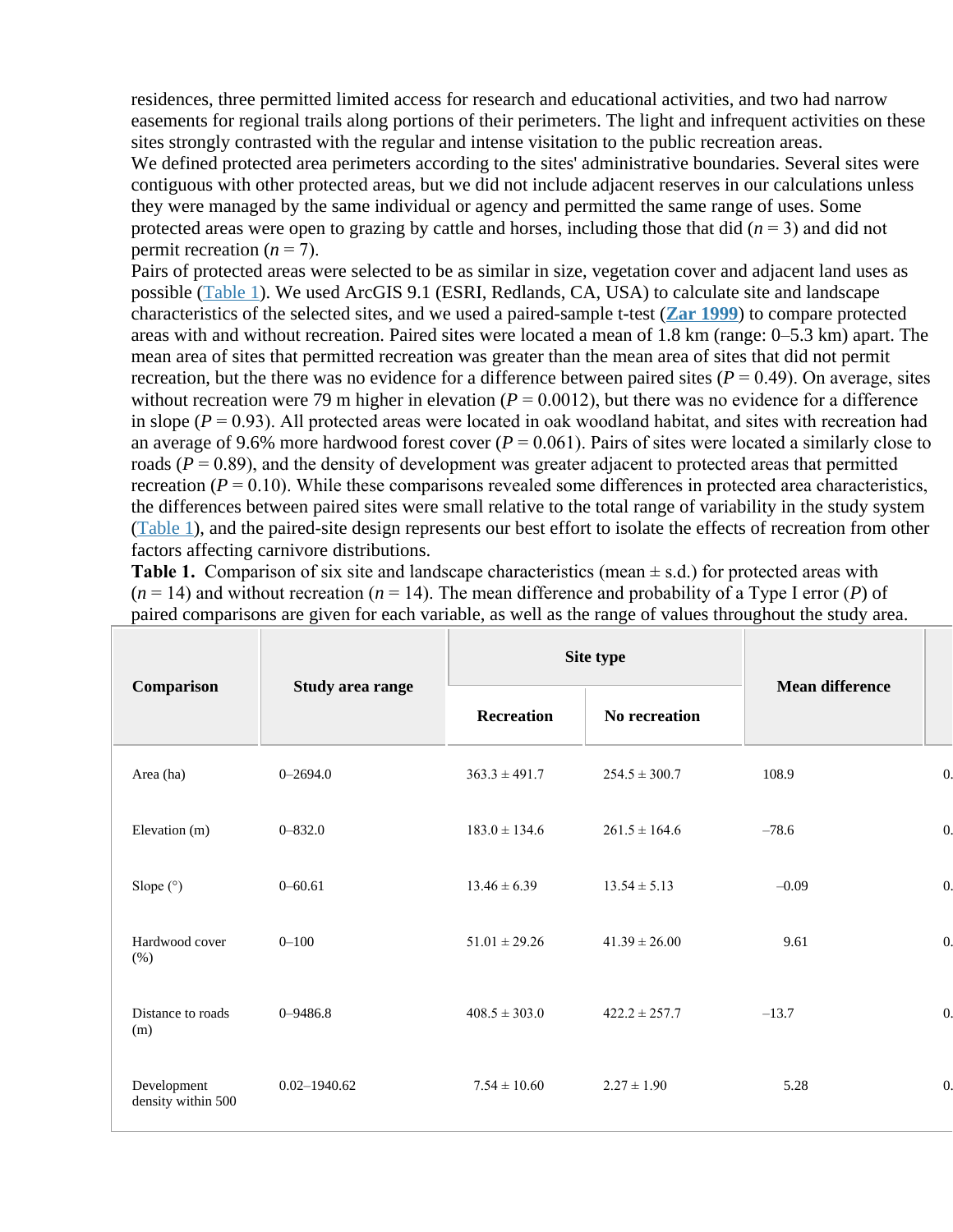|            | <b>Study area range</b> | Site type  |               | <b>Mean difference</b> |  |
|------------|-------------------------|------------|---------------|------------------------|--|
| Comparison |                         | Recreation | No recreation |                        |  |

m (parcels/km2)

Our research focused on six common species: native coyotes (*Canis latrans*), bobcats (*Lynx rufus*), and gray foxes (*Urocyon cinereoargenteus*), and nonnative red foxes (*Vulpes vulpes*), domestic dogs (*Canis familiaris*), and domestic cats (*Felis catus*). We conducted transect searches for scats to maximize detections of multiple carnivores (**[Reed & Leslie 2005](http://onlinelibrary.wiley.com/doi/10.1111/j.1755-263X.2008.00019.x/full#"b30")**) and to provide an index of species' densities (**[Harrison](http://onlinelibrary.wiley.com/doi/10.1111/j.1755-263X.2008.00019.x/full#"b19")** *[et al.](http://onlinelibrary.wiley.com/doi/10.1111/j.1755-263X.2008.00019.x/full#"b19")* **[2004](http://onlinelibrary.wiley.com/doi/10.1111/j.1755-263X.2008.00019.x/full#"b19")**). We surveyed the study sites between June and September 2005. We visited each site once, and we visited paired protected areas within 24 hours of one another to minimize possible sources of temporal variation (**[Sanchez](http://onlinelibrary.wiley.com/doi/10.1111/j.1755-263X.2008.00019.x/full#"b33")** *[et al.](http://onlinelibrary.wiley.com/doi/10.1111/j.1755-263X.2008.00019.x/full#"b33")* **[2004](http://onlinelibrary.wiley.com/doi/10.1111/j.1755-263X.2008.00019.x/full#"b33")**). We searched eight 500-m line transects in protected areas with recreation and four 500-m line transects in protected areas without recreation. To investigate how our observations were influenced by the locations of trails or land uses adjacent to protected areas, we stratified the transect locations on- and off-trail in the recreation areas and between the edges and interiors of all sites.

We collected and recorded the GPS point location of each probable mammalian carnivore scat detected during the transect searches. Because the ground cover in oak woodlands is relatively open, we estimate that we were able to detect scats within approximately 2 m of the transect search line. We stored each scat in a paper bag with a clay desiccant packet (Texas Technologies, Cedar Park, TX, USA). We also recorded the GPS point location for all domestic dog scats detected during the transect searches.

We developed molecular genetic methods to confirm species identifications for the collected scats (**[Bidlack](http://onlinelibrary.wiley.com/doi/10.1111/j.1755-263X.2008.00019.x/full#"b2")** *[et al.](http://onlinelibrary.wiley.com/doi/10.1111/j.1755-263X.2008.00019.x/full#"b2")* **[2007](http://onlinelibrary.wiley.com/doi/10.1111/j.1755-263X.2008.00019.x/full#"b2")**) because visual identifications of scats from closely related species can be highly unreliable (**[Fernandez](http://onlinelibrary.wiley.com/doi/10.1111/j.1755-263X.2008.00019.x/full#"b14")** *[et al.](http://onlinelibrary.wiley.com/doi/10.1111/j.1755-263X.2008.00019.x/full#"b14")* [1997](http://onlinelibrary.wiley.com/doi/10.1111/j.1755-263X.2008.00019.x/full#"b14")). We extracted and amplified DNA from collected scats between October 2005 and May 2006. We took two subsamples (approximately 500 mg) of each scat within 3 d of collection and stored them in a –80 °C freezer. We extracted DNA using Qiagen QIAamp DNA Stool extraction kits (Qiagen, Inc., Valencia, CA, USA) according to the manufacturer's instructions and stored extracted DNA in a –80 °C freezer.

We performed PCR amplification of DNA using Qiagen Taq PCR Master Mix kits (Qiagen, Inc.). We used HCarn200 (**[Bidlack](http://onlinelibrary.wiley.com/doi/10.1111/j.1755-263X.2008.00019.x/full#"b2")** *[et al.](http://onlinelibrary.wiley.com/doi/10.1111/j.1755-263X.2008.00019.x/full#"b2")* **[2007](http://onlinelibrary.wiley.com/doi/10.1111/j.1755-263X.2008.00019.x/full#"b2")**) and CanidL1 (**[Paxinos](http://onlinelibrary.wiley.com/doi/10.1111/j.1755-263X.2008.00019.x/full#"b28")** *[et al.](http://onlinelibrary.wiley.com/doi/10.1111/j.1755-263X.2008.00019.x/full#"b28")* **[1997](http://onlinelibrary.wiley.com/doi/10.1111/j.1755-263X.2008.00019.x/full#"b28")**) primers to amplify the first 196 bp of the mitochondrial cytochrome b gene. Each 20 μl PCR reaction contained 10 μl Qiagen Taq PCR Master Mix, 1 μl 10 μM HCarn200 primer, 1 μl 10 μM CanidL1 primer, 6 μl deionized H<sub>2</sub>0, and 2 μl diluted (1:50) DNA template. Thermal cycling was initiated at 94 °C for 2 minutes, followed by 40 cycles of 94 °C for 1 minute, 54 °C for 1 minute, and 72 °C for 2 minutes. All PCR reactions included at least one negative control to monitor for contamination, and we used electrophoresis to check each reaction for successful amplification. We repeated DNA amplification for all samples that failed to amplify in the first PCR reaction, and when necessary, we used additional subsamples to ensure a minimum sample size of 75% of the scats collected in each site.

We used restriction fragment length polymorphisms (RFLP) to identify amplified DNA fragments to species. We first digested PCR products with Hpa II (New England Biolabs, Ipswich, MA, USA) to separate canids from felids. Hpa II does not cut fragments from any of the three canid species (coyote, gray fox, and red fox) but cuts fragments from both felid species (bobcat and domestic cat) at 140 bp. We then digested samples identified as canid with HpyCH4 V (New England Biolabs). HpyCH4 V does not cut fragments from coyote, but cuts gray fox at 67 and 85 bp and red fox at 136 bp. We digested samples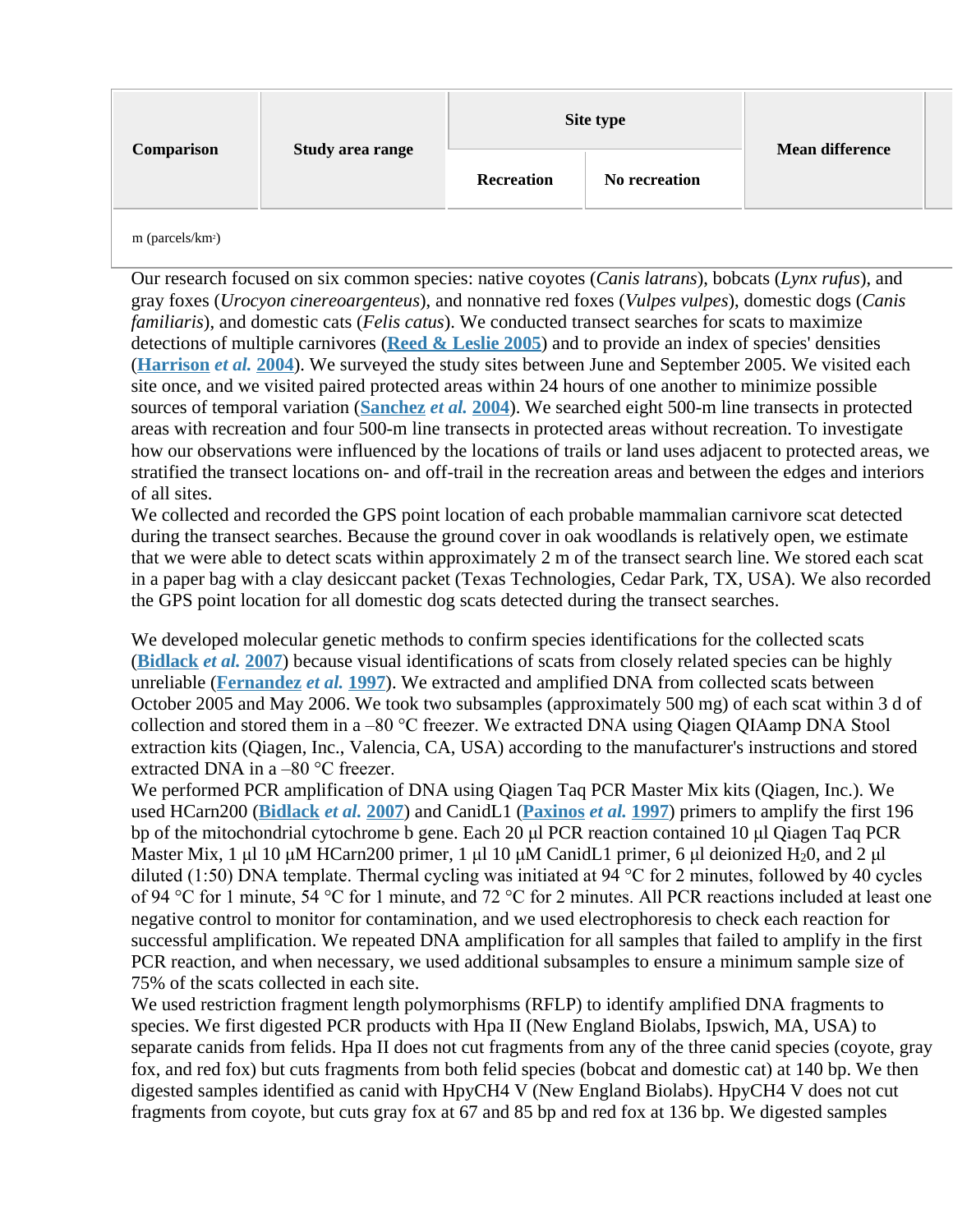identified as felid with Bsl I (New England Biolabs). Bsl I does not cut fragments from bobcat, but cuts domestic cat at 150 bp.

Each 10 μl digest reaction contained 3.75 μl deionized H<sub>2</sub>0, 1 μl digest buffer, 0.25 μl restriction enzyme, and 5 μl PCR product. Reactions were incubated for 4–6 hours, according to manufacturer's instructions. We used electrophoresis to separate the products for 40 minutes on a 1.7% agarose gel and visualized the predicted cutting patterns using ethidium bromide and UV light. Failed or ambiguous digests were repeated, and digests that failed twice were excluded from further analysis.

All statistical analyses were performed using JMP 6.0 (SAS Institute, Cary, NC, USA). We used loglikelihood ratio tests (G-test; **[Zar 1999](http://onlinelibrary.wiley.com/doi/10.1111/j.1755-263X.2008.00019.x/full#"b39")**) to compare how frequently we detected each species in protected areas with and without recreation. We used paired-sample t-tests to compare native and nonnative species diversity and species densities between protected areas with and without recreation. Species densities were calculated as the number of scats detected divided by the length of transects searched (**[Harrison](http://onlinelibrary.wiley.com/doi/10.1111/j.1755-263X.2008.00019.x/full#"b19")** *[et](http://onlinelibrary.wiley.com/doi/10.1111/j.1755-263X.2008.00019.x/full#"b19")  [al.](http://onlinelibrary.wiley.com/doi/10.1111/j.1755-263X.2008.00019.x/full#"b19")* **[2004](http://onlinelibrary.wiley.com/doi/10.1111/j.1755-263X.2008.00019.x/full#"b19")**). We approximated the total scat densities along each transect by extrapolating the proportions of species detected in each site to the samples that we were unable to identify in the laboratory. For example, in a site where laboratory identifications were evenly divided between coyotes and bobcats, we assumed that half of the unknown scats were from coyotes and half from bobcats. We verified that extrapolating the species origin of unknown scats did not influence the results of our analysis by repeating all of the density comparisons including only those scat samples that were successfully identified in the laboratory. Pairedsample t-tests were also used to compare species densities between transects located on- and off-trail in the recreation sites, and species densities between the edges and interiors of all sites. Lastly, we used nonparametric Wilcoxon rank-sum tests to confirm the results of all paired comparisons, but statistical results are only reported for the parametric tests. **Results**

The presence of quiet, nonconsumptive recreation correlated with a substantial shift in the composition of the carnivore community in California protected areas. A greater mean number of native species was detected in protected areas that did not permit recreation ([Figure 3](http://onlinelibrary.wiley.com/doi/10.1111/j.1755-263X.2008.00019.x/full#"f3")) ( $P = 0.0011$ ) and bobcats in particular were detected more frequently in protected areas without recreation  $(P = 0.013)$ . On the other hand, more nonnative species were detected in protected areas that permitted recreation ( $Figure 3$ ) ( $P < 0.001$ ), and domestic dogs were detected more frequently in the recreation areas  $(P < 0.001)$ .

#### **[Figure 3.](http://onlinelibrary.wiley.com/enhanced/figures/doi/10.1111/j.1755-263X.2008.00019.x#"figure-viewer-f3")**

 [Open in figure viewer](http://onlinelibrary.wiley.com/enhanced/figures/doi/10.1111/j.1755-263X.2008.00019.x#"figure-viewer-f3") [Download Powerpoint slide](http://api.onlinelibrary.wiley.com/asset/v1/doi/10.1111%2Fj.1755-263X.2008.00019.x/powerpoint/image_n%2FCONL_019_f3.gif?l=j6%2BNsqLlmq8JFLrIH0qqmstZY8IbhAb4ZGwlvYe%2BODqxJ9%2FuaqIRep4K3dvVUQ1OwojpCyfDbX9C%0ALaIQhmq%2Fcw%3D%3D&s=%226fb6fde2849d475a8d3f3aad527a3f15%22&a=wol)

Native and nonnative species diversity in protected areas with and without recreation. Mean numbers of species detected and standard errors are given for each type of site. Two asterisks (\*\*) indicate a mean difference between paired sites with Type I error of  $P < 0.01$ , and three asterisks (\*\*\*) indicate a difference with  $P \le 0.001$ .

Densities of coyotes and bobcats were more than five times lower in protected areas that permitted recreation [\(Figure 4\)](http://onlinelibrary.wiley.com/doi/10.1111/j.1755-263X.2008.00019.x/full#"f4") ( $P < 0.001$  and  $P = 0.0029$ , respectively), and we observed declines in density for both species between all 14 pairs of protected areas. Domestic dogs were not detected in protected areas without recreation, but we detected substantial densities  $(7.69 \pm 2.57 \text{ scats km}^{-1})$  of dogs in the recreation areas ([Figure 4](http://onlinelibrary.wiley.com/doi/10.1111/j.1755-263X.2008.00019.x/full#"f4")) ( $P = 0.0052$ ). We did not find evidence of any effects of trail location or protected area edge on the distributions of native carnivores. With the exception of domestic dogs, there was no evidence for differences in species' densities between transects located on- or off-trail or between transects located at the edges or interiors of the protected areas ([Table 2](http://onlinelibrary.wiley.com/doi/10.1111/j.1755-263X.2008.00019.x/full#"t2")).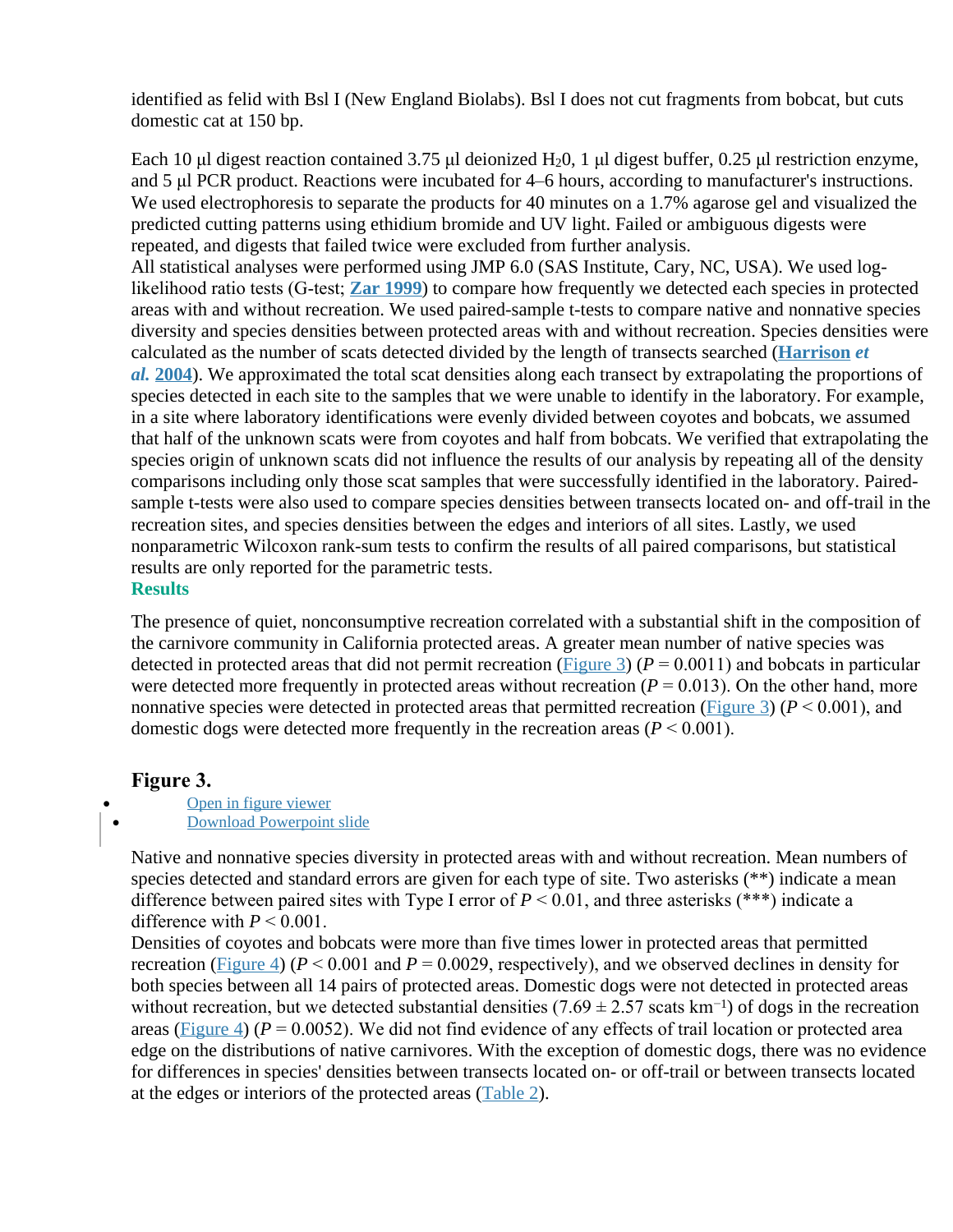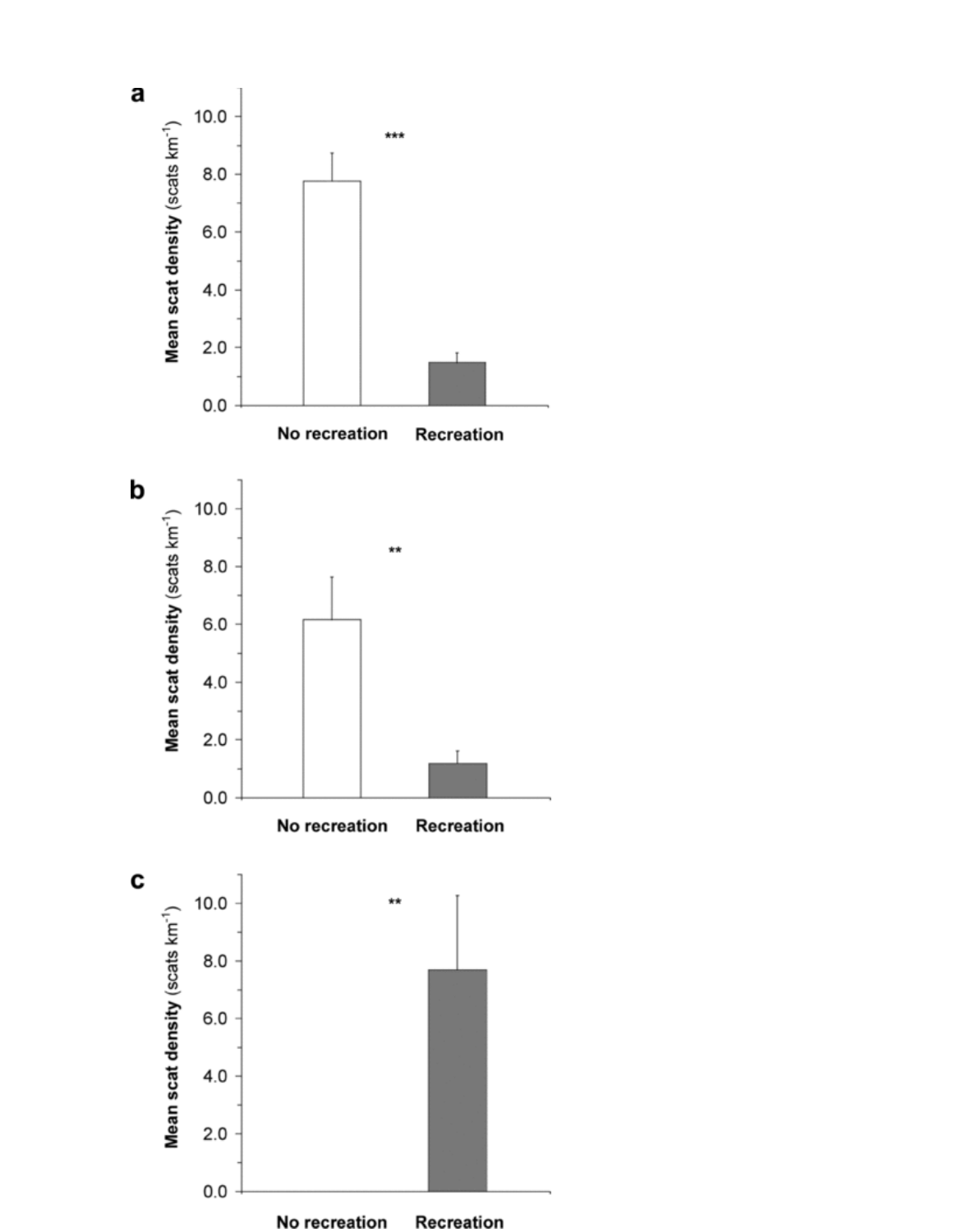## **Figure 4.**

[Open in figure viewer](http://onlinelibrary.wiley.com/enhanced/figures/doi/10.1111/j.1755-263X.2008.00019.x#"figure-viewer-f4")

[Download Powerpoint slide](http://api.onlinelibrary.wiley.com/asset/v1/doi/10.1111%2Fj.1755-263X.2008.00019.x/powerpoint/image_n%2FCONL_019_f4.gif?l=j6%2BNsqLlmq8JFLrIH0qqmstZY8IbhAb4ZGwlvYe%2BODqxJ9%2FuaqIRep4K3dvVUQ1OBTg%2FZ4fomXns%0ALyAh%2Fondbw%3D%3D&s=%226fb6fde2849d475a8d3f3aad527a3f15%22&a=wol)

Densities of (a) coyotes, (b) bobcats, and (c) domestic dogs in protected areas with and without recreation. Mean numbers of scats detected per kilometer of transect surveyed and standard errors are given for each type of site. Two asterisks (\*\*) indicate a mean difference between paired sites with Type I error of  $P \le 0.01$ , and three asterisks (\*\*\*) indicate a difference with  $P \le 0.001$ .

**Table 2.** Distribution of carnivore detections within protected areas. Densities (mean  $\pm$  s.d.) of all species detected on transects at the edges versus the interiors of all sites, and on- versus off-trail in sites that permitted recreation. Paired comparisons with reasonable evidence of a mean differences (Type I error approaching 0) are indicated with bold type

| Site type        | <b>Transect</b><br>location | Mean scat density (scats km <sup>-1</sup> ) |                  |                 |                 |                  |                  |  |
|------------------|-----------------------------|---------------------------------------------|------------------|-----------------|-----------------|------------------|------------------|--|
|                  |                             | Coyote                                      | <b>Bobcat</b>    | <b>Gray</b> fox | <b>Red fox</b>  | Dom. cat         | Dom.             |  |
| No<br>recreation | Edge                        | $8.72 \pm 4.71$                             | $5.27 \pm 4.16$  | $0.73 \pm 1.52$ | $0.23 \pm 0.58$ | $0.30 \pm 1.12$  | $\mathbf{0}$     |  |
|                  | Interior                    | $7.75 \pm 5.14$                             | $7.92 \pm 12.22$ | $0.21 \pm 0.52$ | $0.32 \pm 0.90$ | $\boldsymbol{0}$ | $\boldsymbol{0}$ |  |
| Recreation       | Edge                        | $1.38 \pm 1.40$                             | $1.09 \pm 1.79$  | $0.30 \pm 0.64$ | $\overline{0}$  | $0.15 \pm 0.31$  | $12.49 \pm$      |  |
|                  | Interior                    | $1.57 \pm 1.72$                             | $1.23 \pm 1.50$  | $0.25 \pm 0.92$ | $0.03 \pm 0.13$ | $0.28 \pm 0.77$  | $3.24 \pm 5$     |  |
|                  | On-trail                    | $1.78 \pm 1.90$                             | $1.23 \pm 1.79$  | $0.28 \pm 0.74$ | $\mathbf{0}$    | $0.17 \pm 0.48$  | $11.53 \pm$      |  |
|                  | Off-trail                   | $1.13 \pm 1.70$                             | $1.10 \pm 1.31$  | $0.22 \pm 0.67$ | $0.03 \pm 0.11$ | $0.31 \pm 0.68$  | $1.73 \pm 2$     |  |

#### **Discussion**

The results of our carnivore surveys indicate that quiet, nonconsumptive recreation has a consistent and site-level impact on the distribution and densities of native carnivore species, and consequently, the effectiveness of protected areas for biodiversity conservation. Protected areas with recreation had more nonnative carnivores and dramatically lower densities of native species. We describe the effect of recreation as consistent, because we observed declines in native carnivore densities between all 14 pairs of protected areas, even those that were directly adjacent to one another. In addition, we suggest that the effect of recreation functions at the site level, because we did not observe effects of protected area edge or the locations of trails for any species except domestic dogs. The configuration of recreational trails may be important for determining recreation impacts in larger landscapes with more dispersed activities (for example, **[Taylor & Knight 2003](http://onlinelibrary.wiley.com/doi/10.1111/j.1755-263X.2008.00019.x/full#"b34")**). However, for moderately sized protected areas (50–2000 ha) near urban development, the key variable seems to be whether or not the site is open to public access. Our paired-site study design helped us to isolate the effects of recreation from other sources of variation affecting carnivore distributions, including regional geographic variation, landscape context, and habitat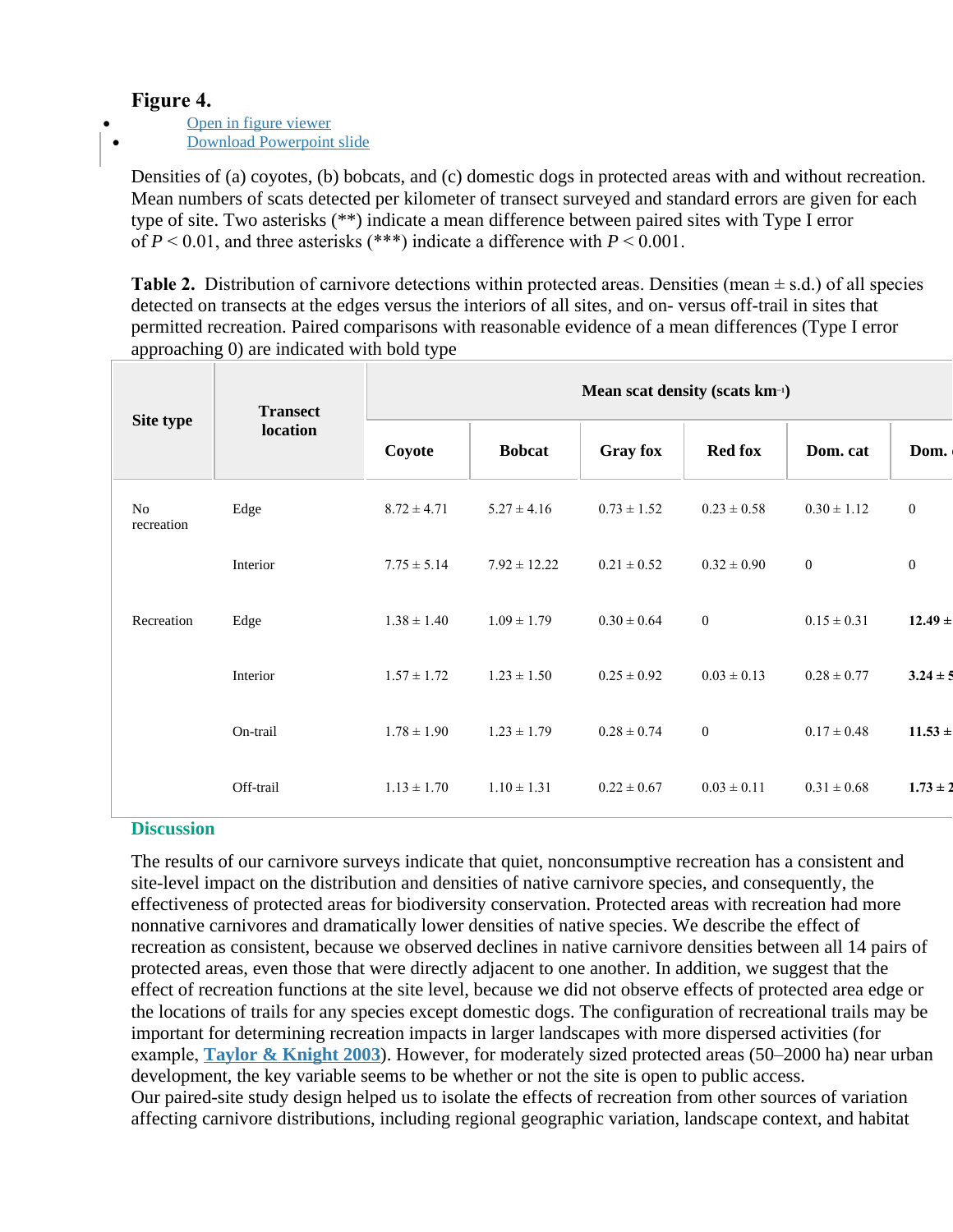characteristics. In addition, transect searches for scats, paired with DNA verification of species identifications, provided an efficient and accurate method for assessing the impacts of recreation in a large number of sites at a landscape scale. The detectability of scats likely varied between on- and off-trail transects, but it is not clear how much this variability affected the results. Although scats may have been obscured by vegetation along off-trail transects, scats also may have been crushed or otherwise removed from busy recreational trails. Regardless, there is no evidence to suggest that within recreation sites, native carnivores avoided recreational trails. This result is consistent with other studies that have found that carnivores often select low-traffic roads and trails as travel corridors (**[Whittington](http://onlinelibrary.wiley.com/doi/10.1111/j.1755-263X.2008.00019.x/full#"b37")** *[et al.](http://onlinelibrary.wiley.com/doi/10.1111/j.1755-263X.2008.00019.x/full#"b37")* **[2005](http://onlinelibrary.wiley.com/doi/10.1111/j.1755-263X.2008.00019.x/full#"b37")**). Declines in native carnivores and introductions of nonnative species can alter the trophic structure of ecosystems and lead to unsustainable predation pressure on native birds and small mammals (**[Crooks &](http://onlinelibrary.wiley.com/doi/10.1111/j.1755-263X.2008.00019.x/full#"b11")  Soulé 1999**). Two of the three nonnative carnivores that we detected in the recreation areas are strongly human-commensal species: domestic cats and domestic dogs. Cats and dogs are introduced to protected areas by people in a variety of ways; they accompany humans as companion pets, they are allowed to roam from nearby homes, or in the case of cats, they are managed in feral colonies (**[Castillo & Clarke 2003](http://onlinelibrary.wiley.com/doi/10.1111/j.1755-263X.2008.00019.x/full#"b3")**). We detected domestic dogs more frequently and in much greater densities in the recreation areas. Domestic dogs are often a particular focus of protected area management policy, due to concerns about their impacts on resources as well as conflicts among user groups (**[Miller](http://onlinelibrary.wiley.com/doi/10.1111/j.1755-263X.2008.00019.x/full#"b40")** *[et al.](http://onlinelibrary.wiley.com/doi/10.1111/j.1755-263X.2008.00019.x/full#"b40")***[2001](http://onlinelibrary.wiley.com/doi/10.1111/j.1755-263X.2008.00019.x/full#"b40")**). Many public agencies exclude dogs from recreation areas or require dogs to be on leash (**[Forrest & St. Clair 2006](http://onlinelibrary.wiley.com/doi/10.1111/j.1755-263X.2008.00019.x/full#"b15")**), and an investigation of how mammalian carnivores respond to these different dog management policies is underway.

The design of our study did not address the mechanisms of human disturbance affecting carnivores in recreation areas; however, prior researchers have documented various behavioral responses of wildlife species to recreational disturbances, including flight (**[Papouchis](http://onlinelibrary.wiley.com/doi/10.1111/j.1755-263X.2008.00019.x/full#"b27")** *[et al.](http://onlinelibrary.wiley.com/doi/10.1111/j.1755-263X.2008.00019.x/full#"b27")* **[2001](http://onlinelibrary.wiley.com/doi/10.1111/j.1755-263X.2008.00019.x/full#"b27")**), avoidance (**[Taylor &](http://onlinelibrary.wiley.com/doi/10.1111/j.1755-263X.2008.00019.x/full#"b34")  Knight 2003**), and reduction in habitat use (**[Fairbanks & Tullous 2002](http://onlinelibrary.wiley.com/doi/10.1111/j.1755-263X.2008.00019.x/full#"b13")**). Our analysis extends the results of these behavioral studies to characterize recreational disturbance to wildlife at a landscape scale, and the native carnivore declines that we observed provide us with an estimate of the cost, in terms of biodiversity and habitat suitability, of opening protected areas to public access.

Certainly, access for outdoor recreation will continue to be an important component of plans to generate public support and revenue for land conservation (for example, **[Wells 2000](http://onlinelibrary.wiley.com/doi/10.1111/j.1755-263X.2008.00019.x/full#"b36")**). When protected areas are designated for biodiversity conservation, development of nature-based tourism can yield economic benefits for local communities (**[Eagles](http://onlinelibrary.wiley.com/doi/10.1111/j.1755-263X.2008.00019.x/full#"b12")** *[et al.](http://onlinelibrary.wiley.com/doi/10.1111/j.1755-263X.2008.00019.x/full#"b12")* **[2002](http://onlinelibrary.wiley.com/doi/10.1111/j.1755-263X.2008.00019.x/full#"b12")**) and recreation areas provide health and ecosystem services for human populations (**[Frumkin 2001](http://onlinelibrary.wiley.com/doi/10.1111/j.1755-263X.2008.00019.x/full#"b16")**; **[Chan](http://onlinelibrary.wiley.com/doi/10.1111/j.1755-263X.2008.00019.x/full#"b4")** *[et al.](http://onlinelibrary.wiley.com/doi/10.1111/j.1755-263X.2008.00019.x/full#"b4")* **[2006](http://onlinelibrary.wiley.com/doi/10.1111/j.1755-263X.2008.00019.x/full#"b4")**). On the other hand, given the biodiversity crises we are facing around the world, public access needs to be balanced with the protection of native species and ecosystems.

Recent evidence indicates that participation in nature-based recreation may be declining (**[Pergams &](http://onlinelibrary.wiley.com/doi/10.1111/j.1755-263X.2008.00019.x/full#"b29")  Zaradic 2008**). Our study focused on recreational activity in local parks, which has not necessarily declined in the same manner as visitation to national-level public lands, and may be increasing (for example, **[OSMP 2005](http://onlinelibrary.wiley.com/doi/10.1111/j.1755-263X.2008.00019.x/full#"b6")**). In fact, pressures on protected areas near urban centers could be even greater due to increasing oil costs and a declining economy, which may limit visitation to more distant parks. A variety of management strategies have been proposed to minimize the impacts of recreation on wildlife, such as limiting the number of visitors via a permit system (**[Garber & Burger 1995](http://onlinelibrary.wiley.com/doi/10.1111/j.1755-263X.2008.00019.x/full#"b17")**), restricting public access to certain times of the year (**[Klein](http://onlinelibrary.wiley.com/doi/10.1111/j.1755-263X.2008.00019.x/full#"b21")** *[et al.](http://onlinelibrary.wiley.com/doi/10.1111/j.1755-263X.2008.00019.x/full#"b21")* **[1995](http://onlinelibrary.wiley.com/doi/10.1111/j.1755-263X.2008.00019.x/full#"b21")**), or closing a portion of a protected area to recreation and setting it aside as a biological preserve (**[Ikuta & Blumstein 2003](http://onlinelibrary.wiley.com/doi/10.1111/j.1755-263X.2008.00019.x/full#"b20")**). However, recreation impacts vary nonlinearly with use in a variety of ecosystems (for example, **[Cole 1986](http://onlinelibrary.wiley.com/doi/10.1111/j.1755-263X.2008.00019.x/full#"b7")**), such that a small number of visitors can have a disproportionate impact on sensitive species. In addition, many public agencies have limited resources for monitoring recreational use and enforcing compliance with management policies (**[Forrest & St. Clair 2006](http://onlinelibrary.wiley.com/doi/10.1111/j.1755-263X.2008.00019.x/full#"b15")**). These limitations suggest that it may be more effective to allocate recreational uses and conservation targets among different sites, and this approach will require a diverse suite of land conservation strategies.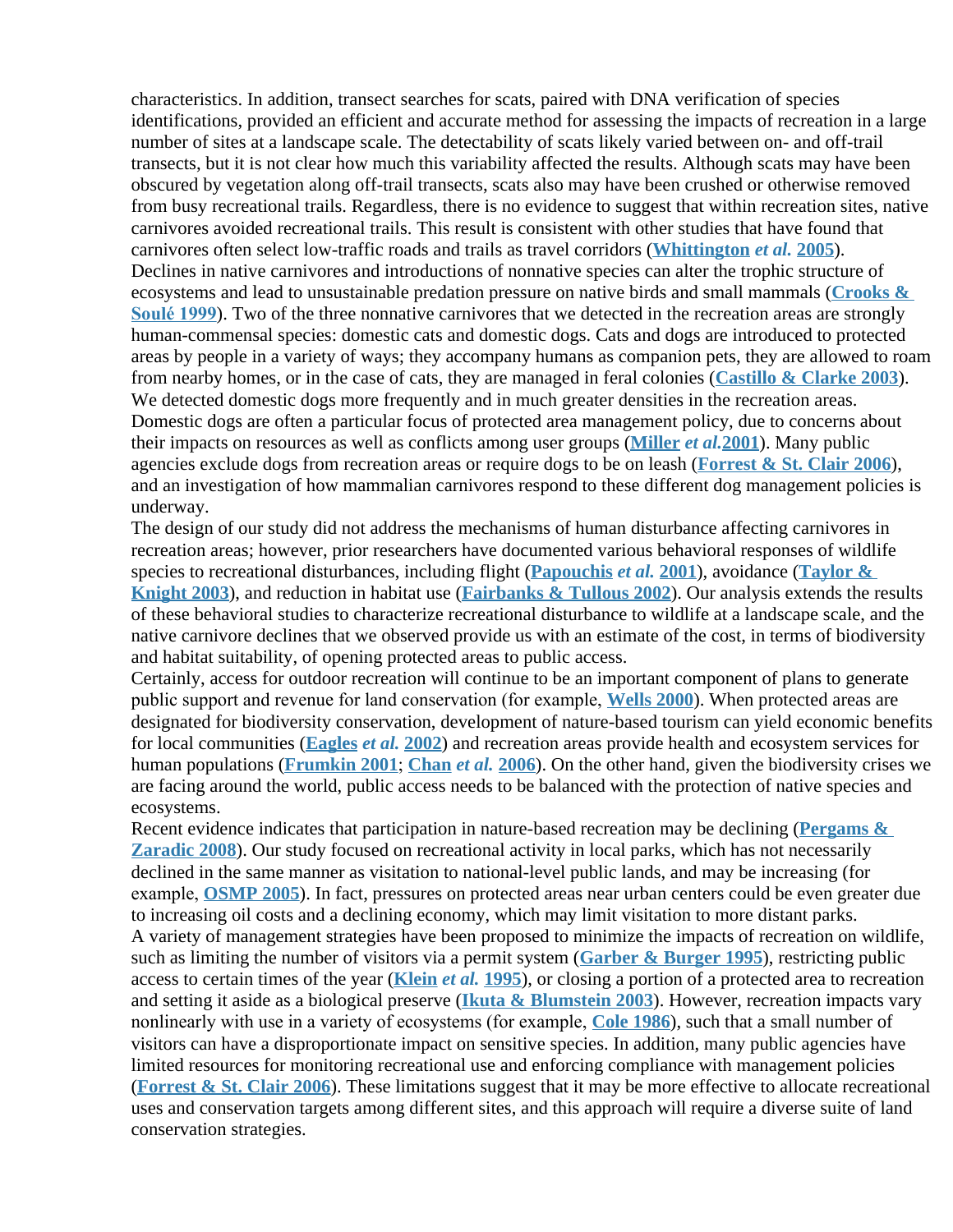Private lands play an important role in biodiversity protection, in part because private properties frequently occupy lower-elevation, higher-productivity lands than public protected areas (**[Hansen](http://onlinelibrary.wiley.com/doi/10.1111/j.1755-263X.2008.00019.x/full#"b18")** *[et](http://onlinelibrary.wiley.com/doi/10.1111/j.1755-263X.2008.00019.x/full#"b18")  [al.](http://onlinelibrary.wiley.com/doi/10.1111/j.1755-263X.2008.00019.x/full#"b18")* **[2002](http://onlinelibrary.wiley.com/doi/10.1111/j.1755-263X.2008.00019.x/full#"b18")**; **[Maestas](http://onlinelibrary.wiley.com/doi/10.1111/j.1755-263X.2008.00019.x/full#"b25")** *[et al.](http://onlinelibrary.wiley.com/doi/10.1111/j.1755-263X.2008.00019.x/full#"b25")* **[2003](http://onlinelibrary.wiley.com/doi/10.1111/j.1755-263X.2008.00019.x/full#"b25")**). Our paired comparisons in hardwood rangelands indicate that a further advantage of private reserves is the absence of human recreational use, and these results provide strong support for conservation strategies that incorporate private lands. For example, conservation easements, which generally limit public access (**[Rissman](http://onlinelibrary.wiley.com/doi/10.1111/j.1755-263X.2008.00019.x/full#"b32")** *[et al.](http://onlinelibrary.wiley.com/doi/10.1111/j.1755-263X.2008.00019.x/full#"b32")* **[2007](http://onlinelibrary.wiley.com/doi/10.1111/j.1755-263X.2008.00019.x/full#"b32")**), may be particularly valuable for protecting biodiversity in areas with high demand for recreation. Ultimately, these considerations should be incorporated into the design of reserve networks. Conservation planning should take into account not only the spatial distribution of species, but also the demand for recreational use and other human activities, and the compatibility of those activities with long-term conservation objectives. Editor : Richard Krannich

### **Acknowledgments**

We are grateful to the Audubon Canyon Ranch, California Academy of Sciences, California Department of Fish and Game, California State Parks, Marin Agricultural Land Trust, Marin County Open Space District, Napa City Parks, Napa County Parks, Napa Land Trust, Sonoma County Agricultural Preservation and Open Space District, Sonoma County Regional Parks, Sonoma Land Trust, Sonoma State University, and numerous private landowners for permission to survey their properties. The Hopland Research and Extension Center provided equipment and logistical support for field surveys, and the laboratory of P. J. Palsbøll provided equipment and guidance for genetic analyses. We thank J. S. Brashares, D. A. Newburn, R. L. Pressey, D. M. Theobald, and two anonymous reviewers for helpful comments, which improved this manuscript. S.E.R. was supported by a National Science Foundation Graduate Research Fellowship, Sigma Xi Grant-In-Aid-of-Research, Phi Beta Kappa Doctoral Fellowship, Budweiser Conservation Scholarship, Switzer Environmental Fellowship and the Department of Environmental Science, Policy and Management.

# Ancillary

### **[References](http://onlinelibrary.wiley.com/doi/10.1111/j.1755-263X.2008.00019.x/full#"ss6")**

- Bay Area Open Space Council (BAOSC) (2004) *Bay Area Protected Lands Database [Shapefile]*. Available from <http://openspacecouncil.org/projects/bapldb>. Accessed 2004.
- Bidlack, A.L., Reed S.E., Palsbøll P.J., Getz W.M. (2007) Characterization of a western North American carnivore community using PCR-RFLP of cytochrome b obtained from fecal samples. *Conserv Genet* **8**, 1511–1513.
- o [CrossRef](http://dx.doi.org/10.1007%2Fs10592-007-9285-3) |
- o [CAS](http://chemport.cas.org/cgi-bin/sdcgi?APP=ftslink&action=reflink&origin=wiley&version=1%2E0&coi=1%3aCAS%3a528%3aDC%252BD2sXht1amtrrI&md5=f1a511a782347ebbdcd252a4138e2018) |
- o [Web of Science® Times Cited: 1](http://gateway.isiknowledge.com/gateway/Gateway.cgi?GWVersion=2&SrcApp=Wiley_Online_Library&SrcAuth=LinksAMR&KeyUT=000250442000026&DestLinkType=FullRecord&DestApp=ALL_WOS&UsrCustomerID=5d29b08d2a4045cc6e96df01e7663ac0)
- Castillo, D., Clarke A.L. (2003) Trap/neuter/release methods ineffective in controlling domestic cat "colonies" on public lands. *Nat Area J* **23**, 247–253.
- o [Web of Science® Times Cited: 10](http://gateway.isiknowledge.com/gateway/Gateway.cgi?GWVersion=2&SrcApp=Wiley_Online_Library&SrcAuth=LinksAMR&KeyUT=000227290700008&DestLinkType=FullRecord&DestApp=ALL_WOS&UsrCustomerID=5d29b08d2a4045cc6e96df01e7663ac0)
- Chan, K.M.A., Shaw R., Cameron D.R., Underwood E.C., Daily G.C. (2006) Conservation planning for ecosystem services. *PLOS Biol* **4**, 2138–2152.
- o [CrossRef](http://dx.doi.org/10.1371%2Fjournal.pbio.0040379) |
- o [CAS](http://chemport.cas.org/cgi-bin/sdcgi?APP=ftslink&action=reflink&origin=wiley&version=1%2E0&coi=1%3aCAS%3a528%3aDC%252BD28XhtlenurjM&md5=639f307eee65af8670c49b3852edb911)
- o [Web of Science® Times Cited: 55](http://gateway.isiknowledge.com/gateway/Gateway.cgi?GWVersion=2&SrcApp=Wiley_Online_Library&SrcAuth=LinksAMR&KeyUT=000242649200025&DestLinkType=FullRecord&DestApp=ALL_WOS&UsrCustomerID=5d29b08d2a4045cc6e96df01e7663ac0)
- Christ, C., Hillel O., Matus S., Sweeting J. (2003) *Tourism and biodiversity: mapping tourism's global footprint*. Conservation International, Washington , D.C .
- City of Boulder Open Space and Mountain Parks (OSMP) (2005) *Visitor master plan*. Available from [http://www.ci.boulder.co.us/files/openspace/pdf\\_VMP/Final-VMP.pdf](http://www.ci.boulder.co.us/files/openspace/pdf_VMP/Final-VMP.pdf). Accessed 4 April 2008.
- Cole, D.N. (1986) Recreational impacts on backcountry campsites in Grand Canyon National Park, Arizona, USA. *Environ Manag* **10**, 651–659.
- o [CrossRef](http://dx.doi.org/10.1007%2FBF01866769) |
- o [Web of Science® Times Cited: 16](http://gateway.isiknowledge.com/gateway/Gateway.cgi?GWVersion=2&SrcApp=Wiley_Online_Library&SrcAuth=LinksAMR&KeyUT=A1986D665600012&DestLinkType=FullRecord&DestApp=ALL_WOS&UsrCustomerID=5d29b08d2a4045cc6e96df01e7663ac0) |
- o [ADS](http://adsabs.harvard.edu/abs/1986EnMan..10..651C)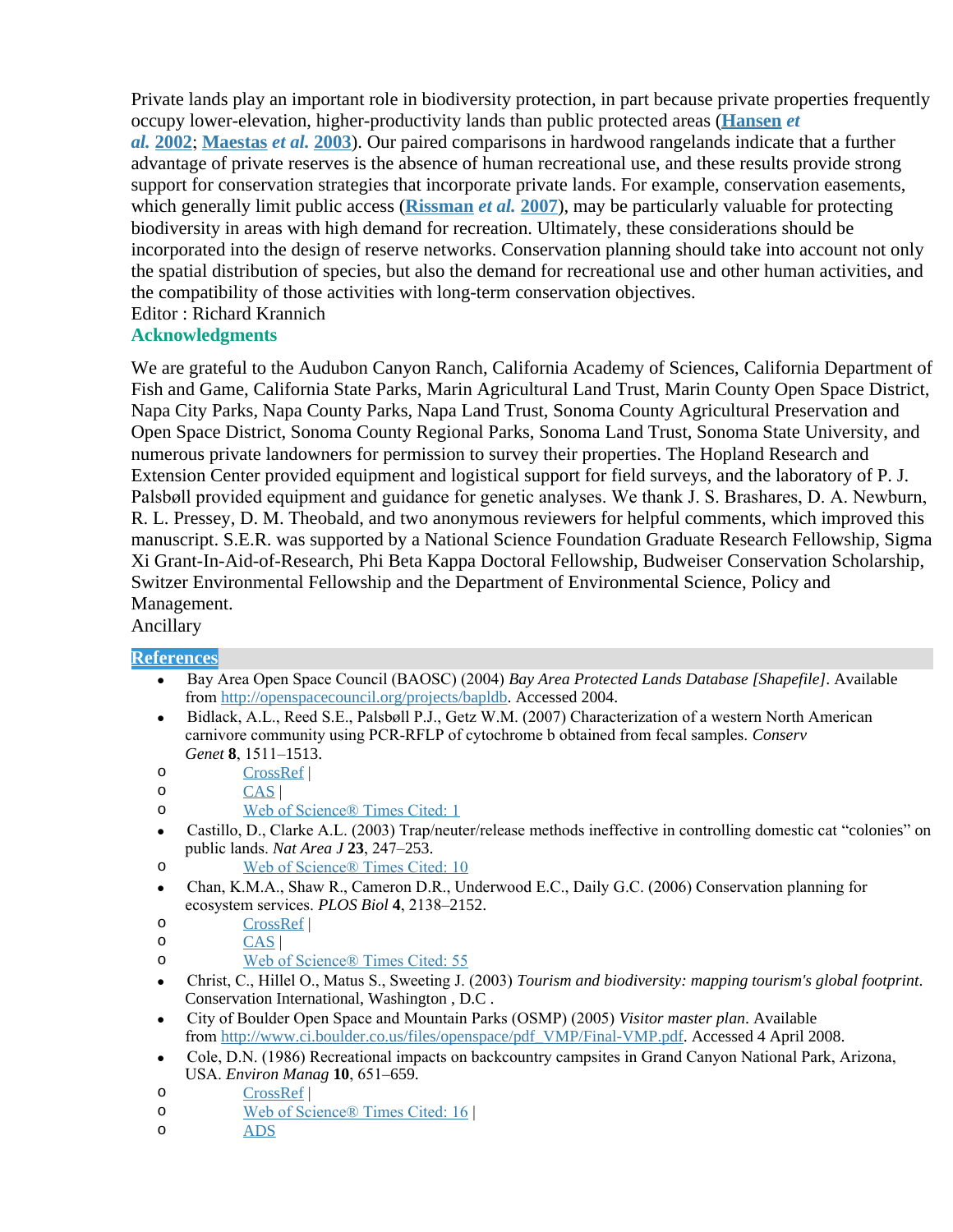- Cole, D.N. (1995) Experimental trampling of vegetation I: relationship between trampling intensity and vegetation response. *J Appl Ecol* **32**, 203–214.
- o [CrossRef](http://dx.doi.org/10.2307%2F2404429) |
- o [Web of Science® Times Cited: 39](http://gateway.isiknowledge.com/gateway/Gateway.cgi?GWVersion=2&SrcApp=Wiley_Online_Library&SrcAuth=LinksAMR&KeyUT=A1995QL81700020&DestLinkType=FullRecord&DestApp=ALL_WOS&UsrCustomerID=5d29b08d2a4045cc6e96df01e7663ac0)
- Cordell, H.K., Green G.T., Leeworthy V.R., Stephens R., Fly M.J., Betz C.J. (2005) United States of America: outdoor recreation. Pages 245–264 in G.Cushman, A.J.Veal, J.Zuzanek, editors. *Free time and leisure participation: international perspectives*. CABI Publishing, Wallingford , U.K.
- o [CrossRef](http://dx.doi.org/10.1079%2F9780851996202.0245) |
- o [Web of Science® Times Cited: 4](http://gateway.isiknowledge.com/gateway/Gateway.cgi?GWVersion=2&SrcApp=Wiley_Online_Library&SrcAuth=LinksAMR&KeyUT=000312933700017&DestLinkType=FullRecord&DestApp=ALL_WOS&UsrCustomerID=5d29b08d2a4045cc6e96df01e7663ac0)
- Crooks, K.R. (2002) Relative sensitivities of mammalian carnivores to habitat fragmentation. *Conserv Biol* **16**, 488–502.
- o [Wiley Online Library](http://onlinelibrary.wiley.com/enhanced/doi/10.1046/j.1523-1739.2002.00386.x) |
- o [Web of Science® Times Cited: 95](http://gateway.isiknowledge.com/gateway/Gateway.cgi?GWVersion=2&SrcApp=Wiley_Online_Library&SrcAuth=LinksAMR&KeyUT=000174750800027&DestLinkType=FullRecord&DestApp=ALL_WOS&UsrCustomerID=5d29b08d2a4045cc6e96df01e7663ac0)
- Crooks, K.R., Soulé M.E. (1999) Mesopredator release and avifaunal extinctions in a fragmented system. *Nature***400**, 563–566.
- o [CrossRef](http://dx.doi.org/10.1038%2F23028) |
- o [CAS](http://chemport.cas.org/cgi-bin/sdcgi?APP=ftslink&action=reflink&origin=wiley&version=1%2E0&coi=1%3aCAS%3a528%3aDyaK1MXltFKrsrw%253D&md5=1488e76ee671bffd6e65c496306888aa) |
- o [Web of Science® Times Cited: 314](http://gateway.isiknowledge.com/gateway/Gateway.cgi?GWVersion=2&SrcApp=Wiley_Online_Library&SrcAuth=LinksAMR&KeyUT=000081854800055&DestLinkType=FullRecord&DestApp=ALL_WOS&UsrCustomerID=5d29b08d2a4045cc6e96df01e7663ac0) |
- o [ADS](http://adsabs.harvard.edu/abs/1999Natur.400..563C)
- Eagles, P.F.J., McCool S.F., Haynes C.D. (2002) *Sustainable tourism in protected areas: guidelines for planning and mana- gement*. IUCN, Gland and Cambridge , United Kingdom .
- o [CrossRef](http://dx.doi.org/10.1079%2F9780851995892.0000)
- Fairbanks, W.S., Tullous R. (2002) Distribution of pronghorn (*Antilocarpa americana ord*) on Antelope Island State Park, Utah, USA, before and after establishment of recreational trails. *Nat Area J* **22**, 277–282.
- o [Web of Science® Times Cited: 8](http://gateway.isiknowledge.com/gateway/Gateway.cgi?GWVersion=2&SrcApp=Wiley_Online_Library&SrcAuth=LinksAMR&KeyUT=000178695200004&DestLinkType=FullRecord&DestApp=ALL_WOS&UsrCustomerID=5d29b08d2a4045cc6e96df01e7663ac0)
- Fernandez, G.J., Corley J.C., Capurro A.F. (1997) Identification of cougar and jaguar feces through bile acid chromatography. *J Wildlife Manage* **61**, 506–510.
- o [CrossRef](http://dx.doi.org/10.2307%2F3802608) |
- o [Web of Science® Times Cited: 9](http://gateway.isiknowledge.com/gateway/Gateway.cgi?GWVersion=2&SrcApp=Wiley_Online_Library&SrcAuth=LinksAMR&KeyUT=A1997XD77900028&DestLinkType=FullRecord&DestApp=ALL_WOS&UsrCustomerID=5d29b08d2a4045cc6e96df01e7663ac0)
- Forrest, A., St. Clair C.C. (2006) Effects of dog leash laws and habitat type on avian and small mammal communities in urban parks. *Urban Ecos* **9**, 51–66.
- o [CrossRef](http://dx.doi.org/10.1007%2Fs11252-006-7903-3)
- Frumkin, H. (2001) Beyond toxicity: human health and the natural environment. *Am J Prev Med* **20**, 234–240.
- o [CrossRef](http://dx.doi.org/10.1016%2FS0749-3797%2800%2900317-2) |
- o [PubMed](http://www.ncbi.nlm.nih.gov/pubmed/11275453) |
- o [CAS](http://chemport.cas.org/cgi-bin/sdcgi?APP=ftslink&action=reflink&origin=wiley&version=1%2E0&coi=1%3aSTN%3a280%3aDC%252BD38%252FgslGgsQ%253D%253D&md5=d2725adeb6a1db65af03bea6f1566ede) |
- o [Web of Science® Times Cited: 21](http://gateway.isiknowledge.com/gateway/Gateway.cgi?GWVersion=2&SrcApp=Wiley_Online_Library&SrcAuth=LinksAMR&KeyUT=000168095600011&DestLinkType=FullRecord&DestApp=ALL_WOS&UsrCustomerID=5d29b08d2a4045cc6e96df01e7663ac0)
- Garber, S.D., Burger J. (1995) A 20-yr study documenting the relationship between turtle decline and human recreation. *Ecol Appl* **5**, 1151–1162.
- o [CrossRef](http://dx.doi.org/10.2307%2F2269362) |
- o [Web of Science® Times Cited: 45](http://gateway.isiknowledge.com/gateway/Gateway.cgi?GWVersion=2&SrcApp=Wiley_Online_Library&SrcAuth=LinksAMR&KeyUT=A1995TF37500027&DestLinkType=FullRecord&DestApp=ALL_WOS&UsrCustomerID=5d29b08d2a4045cc6e96df01e7663ac0)
- Hansen, A.J., Rasker R., Maxwell B. *et al* . (2002) Ecological causes and consequences of demographic change in the New West. *BioScience* **52**, 151–162.
- o [CrossRef](http://dx.doi.org/10.1641%2F0006-3568%282002%29052%5B0151%3AECACOD%5D2.0.CO%3B2) |
- o [Web of Science® Times Cited: 67](http://gateway.isiknowledge.com/gateway/Gateway.cgi?GWVersion=2&SrcApp=Wiley_Online_Library&SrcAuth=LinksAMR&KeyUT=000173839600006&DestLinkType=FullRecord&DestApp=ALL_WOS&UsrCustomerID=5d29b08d2a4045cc6e96df01e7663ac0)
- Harrison R.L., Clarke P.S., Clarke C.M. (2004) Indexing swift fox populations in New Mexico using scats. *Am Midl Nat* **151**, 42–49.
- o [CrossRef](http://dx.doi.org/10.1674%2F0003-0031%282004%29151%5B0042%3AISFPIN%5D2.0.CO%3B2) |
- o [Web of Science® Times Cited: 6](http://gateway.isiknowledge.com/gateway/Gateway.cgi?GWVersion=2&SrcApp=Wiley_Online_Library&SrcAuth=LinksAMR&KeyUT=000188376500005&DestLinkType=FullRecord&DestApp=ALL_WOS&UsrCustomerID=5d29b08d2a4045cc6e96df01e7663ac0)
- Ikuta, L.A., Blumstein D.T. (2003) Do fences protect birds from human disturbance? *Biol Conserv* **112**, 447–452. o [CrossRef](http://dx.doi.org/10.1016%2FS0006-3207%2802%2900324-5) |
- o [Web of Science® Times Cited: 28](http://gateway.isiknowledge.com/gateway/Gateway.cgi?GWVersion=2&SrcApp=Wiley_Online_Library&SrcAuth=LinksAMR&KeyUT=000183099100015&DestLinkType=FullRecord&DestApp=ALL_WOS&UsrCustomerID=5d29b08d2a4045cc6e96df01e7663ac0)
- Klein, M.L., Humphrey S.R., Percival H.F. (1995) Effects of ecotourism on distribution of waterbirds in a wildlife refuge. *Conserv Biol* **9**, 1454–1465.
- o [Wiley Online Library](http://onlinelibrary.wiley.com/enhanced/doi/10.1046/j.1523-1739.1995.09061454.x) |
- o [Web of Science® Times Cited: 42](http://gateway.isiknowledge.com/gateway/Gateway.cgi?GWVersion=2&SrcApp=Wiley_Online_Library&SrcAuth=LinksAMR&KeyUT=A1995TL67200014&DestLinkType=FullRecord&DestApp=ALL_WOS&UsrCustomerID=5d29b08d2a4045cc6e96df01e7663ac0)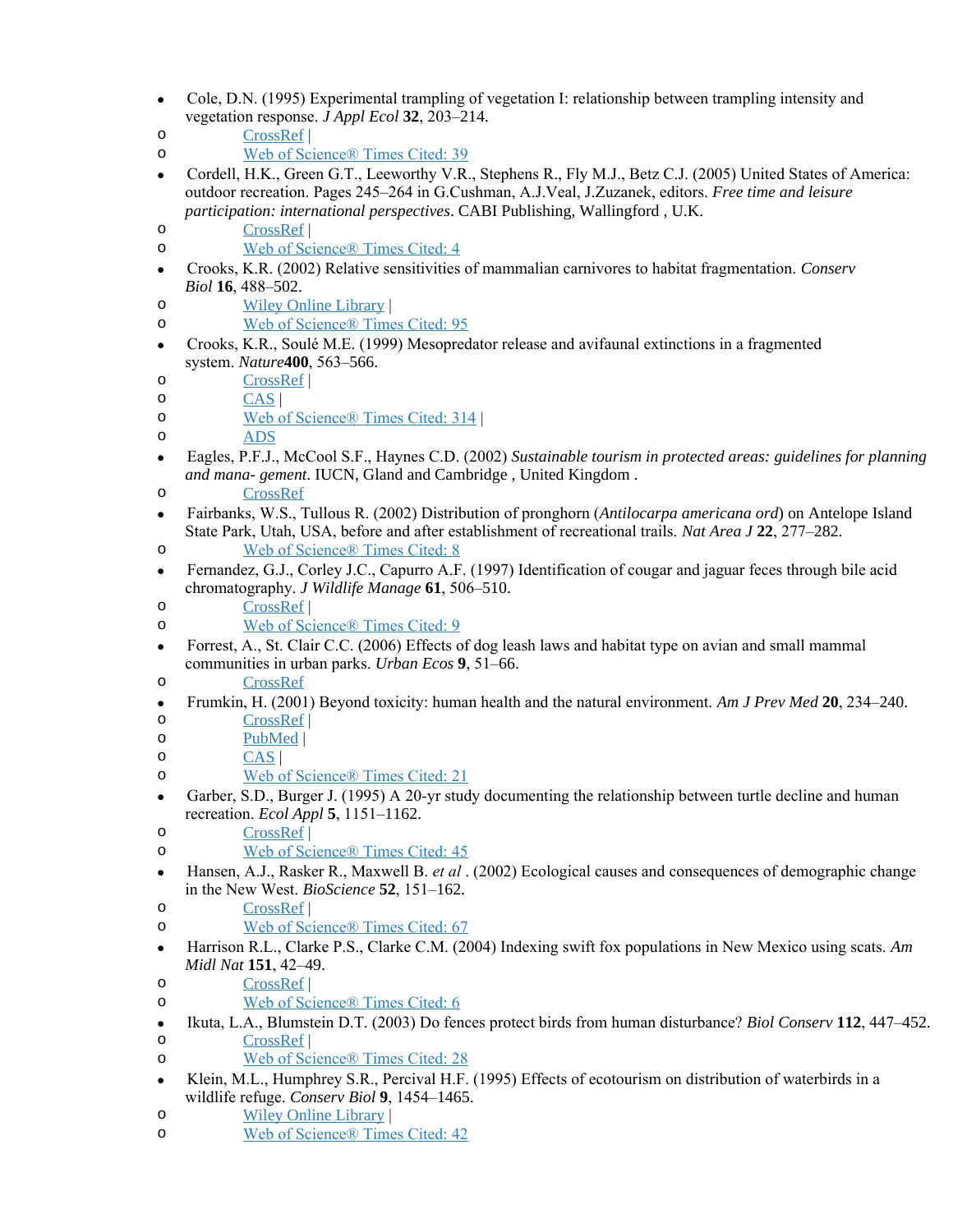- Knight, R.L., Gutzwiller K.J. (1995) *Wildlife and recreationists: coexistence through management and research*. Island Press, Washington , D.C .
- Liu, J., Linderman M., Ouyang Z., An L., Yang J., Zhang H. (2001) Ecological degradation in protected areas: the case of Wolong Nature Reserve for giant pandas. *Science* **292**, 98–101.

- o [PubMed](http://www.ncbi.nlm.nih.gov/pubmed/11292872) |
- $\overline{CAS}$  $\overline{CAS}$  $\overline{CAS}$  |
- o [Web of Science® Times Cited: 127](http://gateway.isiknowledge.com/gateway/Gateway.cgi?GWVersion=2&SrcApp=Wiley_Online_Library&SrcAuth=LinksAMR&KeyUT=000167995200046&DestLinkType=FullRecord&DestApp=ALL_WOS&UsrCustomerID=5d29b08d2a4045cc6e96df01e7663ac0) |
- o [ADS](http://adsabs.harvard.edu/abs/2001Sci...292...98L)
- Losos, E., Hayes J., Phillips A., Wilcove D., Alkire C. (1995) Taxpayer-subsidized resource extraction harms species. *BioScience* **45**, 446–455.
- o [CrossRef](http://dx.doi.org/10.2307%2F1312788) |
- o [Web of Science® Times Cited: 10](http://gateway.isiknowledge.com/gateway/Gateway.cgi?GWVersion=2&SrcApp=Wiley_Online_Library&SrcAuth=LinksAMR&KeyUT=A1995RF56000005&DestLinkType=FullRecord&DestApp=ALL_WOS&UsrCustomerID=5d29b08d2a4045cc6e96df01e7663ac0)
- Maestas, J.D., Knight R.L., Gilgert W.C. (2003) Biodiversity across a rural land-use gradient. *Conserv Biol* **17**, 1425–1434.
- o [Wiley Online Library](http://onlinelibrary.wiley.com/enhanced/doi/10.1046/j.1523-1739.2003.02371.x) |
- o [Web of Science® Times Cited: 45](http://gateway.isiknowledge.com/gateway/Gateway.cgi?GWVersion=2&SrcApp=Wiley_Online_Library&SrcAuth=LinksAMR&KeyUT=000185473000027&DestLinkType=FullRecord&DestApp=ALL_WOS&UsrCustomerID=5d29b08d2a4045cc6e96df01e7663ac0)
- Miller, S.G., Knight R.L., Miller C.K. (2001) Wildlife responses to pedestrians and dogs. *Wildlife Soc Bull* **29**, 124–132.
- o [Web of Science® Times Cited: 36](http://gateway.isiknowledge.com/gateway/Gateway.cgi?GWVersion=2&SrcApp=Wiley_Online_Library&SrcAuth=LinksAMR&KeyUT=000168179900016&DestLinkType=FullRecord&DestApp=ALL_WOS&UsrCustomerID=5d29b08d2a4045cc6e96df01e7663ac0)
- Nevin, O.T., Gilbert B.K. (2005) Perceived risk, displacement and refuging in brown bears: positive impacts of ecotourism? *Biol Conserv* **121**, 611–622.
- o [CrossRef](http://dx.doi.org/10.1016%2Fj.biocon.2004.06.011) |
- o [Web of Science® Times Cited: 15](http://gateway.isiknowledge.com/gateway/Gateway.cgi?GWVersion=2&SrcApp=Wiley_Online_Library&SrcAuth=LinksAMR&KeyUT=000225052500013&DestLinkType=FullRecord&DestApp=ALL_WOS&UsrCustomerID=5d29b08d2a4045cc6e96df01e7663ac0)
- Papouchis, C.M., Singer F.J., Sloan W.B. (2001) Responses of desert bighorn sheep to increased human recreation. *J Wildlife Manage* **65**, 573–582.
- o [CrossRef](http://dx.doi.org/10.2307%2F3803110) |
- o [Web of Science® Times Cited: 42](http://gateway.isiknowledge.com/gateway/Gateway.cgi?GWVersion=2&SrcApp=Wiley_Online_Library&SrcAuth=LinksAMR&KeyUT=000169650900023&DestLinkType=FullRecord&DestApp=ALL_WOS&UsrCustomerID=5d29b08d2a4045cc6e96df01e7663ac0)
- Paxinos, E., McIntosh C., Ralls K., Fleischer R. (1997) A noninvasive method for distinguishing among canid species: amplification and enzyme restriction of DNA from dung. *Mol Ecol* **6**, 483–486.
- o [Wiley Online Library](http://onlinelibrary.wiley.com/enhanced/doi/10.1046/j.1365-294X.1997.00206.x) |
- o [PubMed](http://www.ncbi.nlm.nih.gov/pubmed/9161016) |
- o [CAS](http://chemport.cas.org/cgi-bin/sdcgi?APP=ftslink&action=reflink&origin=wiley&version=1%2E0&coi=1%3aCAS%3a528%3aDyaK2sXjsFOhs78%253D&md5=31a17e24894346f484dd311fde4a7c88) |
- o [Web of Science® Times Cited: 59](http://gateway.isiknowledge.com/gateway/Gateway.cgi?GWVersion=2&SrcApp=Wiley_Online_Library&SrcAuth=LinksAMR&KeyUT=A1997WY86400009&DestLinkType=FullRecord&DestApp=ALL_WOS&UsrCustomerID=5d29b08d2a4045cc6e96df01e7663ac0)
- Pergams, O.R.W., Zaradic P.A. (2008) Evidence for a fundamental and pervasive shift away from nature-based recreation. *Proc Roy Acad Sci* **105**, 2295–2300.
- o [CrossRef](http://dx.doi.org/10.1073%2Fpnas.0709893105) |
- o [PubMed](http://www.ncbi.nlm.nih.gov/pubmed/18250312) |
- o [Web of Science® Times Cited: 11](http://gateway.isiknowledge.com/gateway/Gateway.cgi?GWVersion=2&SrcApp=Wiley_Online_Library&SrcAuth=LinksAMR&KeyUT=000253469900011&DestLinkType=FullRecord&DestApp=ALL_WOS&UsrCustomerID=5d29b08d2a4045cc6e96df01e7663ac0) |
- o [ADS](http://adsabs.harvard.edu/abs/2008PNAS..105.2295P)
- Reed, S.E., Leslie E.F. (2005) Patterns of carnivore co-occurrence on the North Rim, Grand Canyon National Park. Pages 309–316 in C.Van Riper, D.J.Mattson, editors. *The Colorado Plateau II: biophysical, socioeconomic and cultural research*. University of Arizona Press, Tucson .
- o [Web of Science®](http://gateway.isiknowledge.com/gateway/Gateway.cgi?GWVersion=2&SrcApp=Wiley_Online_Library&SrcAuth=LinksAMR&KeyUT=000233747300022&DestLinkType=FullRecord&DestApp=ALL_WOS&UsrCustomerID=5d29b08d2a4045cc6e96df01e7663ac0)
- Riley, S.P.D., Sauvajot R.M., Fuller T.K. *et al* . (2003) Effects of urbanization and habitat fragmentation on bobcats and coyotes in southern California. *Conserv Biol* **17**, 566–576.
- o [Wiley Online Library](http://onlinelibrary.wiley.com/enhanced/doi/10.1046/j.1523-1739.2003.01458.x) |
- o [Web of Science® Times Cited: 40](http://gateway.isiknowledge.com/gateway/Gateway.cgi?GWVersion=2&SrcApp=Wiley_Online_Library&SrcAuth=LinksAMR&KeyUT=000181736400025&DestLinkType=FullRecord&DestApp=ALL_WOS&UsrCustomerID=5d29b08d2a4045cc6e96df01e7663ac0)
- Rissman, A.R., Comendant T., Lozier L. *et al* . (2007) Conservation easements: private use and biodiversity protection. *Conserv Biol* **21**, 709–718.
- o [Wiley Online Library](http://onlinelibrary.wiley.com/enhanced/doi/10.1111/j.1523-1739.2007.00660.x) |
- o [PubMed](http://www.ncbi.nlm.nih.gov/pubmed/17531049) |
- o [Web of Science® Times Cited: 10](http://gateway.isiknowledge.com/gateway/Gateway.cgi?GWVersion=2&SrcApp=Wiley_Online_Library&SrcAuth=LinksAMR&KeyUT=000246843200017&DestLinkType=FullRecord&DestApp=ALL_WOS&UsrCustomerID=5d29b08d2a4045cc6e96df01e7663ac0)
- Sanchez, D.M., Krausman P.R., Livingston T.R., Gipson P.S. (2004) Persistence of carnivore scat in the Sonoran Desert. *Wildlife Soc B* **32**, 366–372.
- o [Wiley Online Library](http://onlinelibrary.wiley.com/enhanced/doi/10.2193/0091-7648(2004)32%5b366:POCSIT%5d2.0.CO;2) |

o [CrossRef](http://dx.doi.org/10.1126%2Fscience.1058104) |